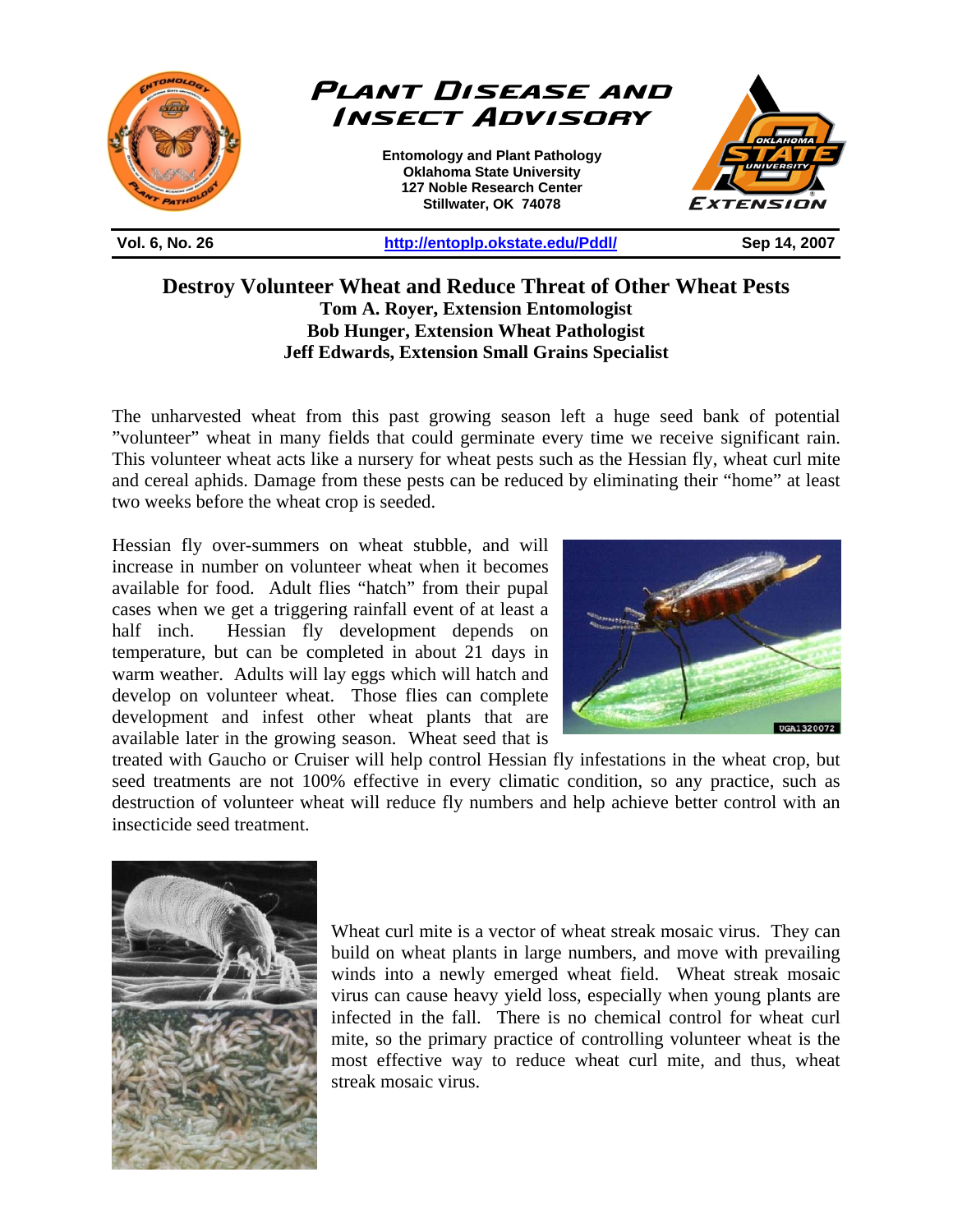Cereal aphids that attack wheat live on other plants during the summer until wheat is again present. Besides being a direct pest of wheat, the bird cherry oat aphid and the greenbug are vectors of barley yellow dwarf virus. Volunteer wheat can serve as a source of aphids and disease, which can be moved over into a wheat field later in the growing season.



Volunteer wheat can be controlled with tillage, or a nonselective burndown herbicide such as glyphosate. In either case, volunteer wheat must be killed at least two weeks before the crop is planted. Tillage will kill volunteer wheat almost immediately. An herbicide application will likely take a week to ten days to completely kill volunteer wheat, so the actual timing of the herbicide application needs to be at least three weeks prior to planting. Whatever the control mechanism, it is very important to kill volunteer wheat now to ensure a healthy wheat crop later in the season.

## **Late-Season Pecan Weevil Situation – Lessons from the Past Phil Mulder, Extension Entomologist**

\_\_\_\_\_\_\_\_\_\_\_\_\_\_\_\_\_\_\_\_\_\_\_\_\_\_\_\_\_\_\_\_\_\_\_\_\_\_\_\_\_\_\_\_\_\_\_\_\_\_\_\_\_\_\_\_\_\_\_\_\_\_\_\_\_\_\_\_\_\_\_\_\_\_\_\_\_



Several phone calls and other inquiries have crossed my desk lately asking about pecan weevils in 2007. The overriding question thus far has been, "where are the weevils this year." Relatively light populations across the majority of the state have been the norm. Many growers have reported single digit numbers since they began their yearly monitoring and trapping. I would suggest that the light population numbers are attributable to several factors. First, the heavy rainfall that preceded the normal emergence period

for adult weevils led to early suicidal emergence. This is likely in several locations that had heavy rainfall through mid to late July. In fact, two pecan producers located in central and south central Oklahoma, who began trapping in July notice heavy peaks in late July and have recovered very little since that time. The second possibility is that flooding in many orchards may have adversely affected the weevil population. In some instances this may be possible since flood water sat on orchard floors for weeks. I had mentioned in earlier news releases that weevil mortality from the floods was unlikely but that was before the rains persisted for so long. The final possibility, and the one that concerns me the greatest is the possibility that weevil populations have not peaked. In previous studies conducted throughout Oklahoma using Circle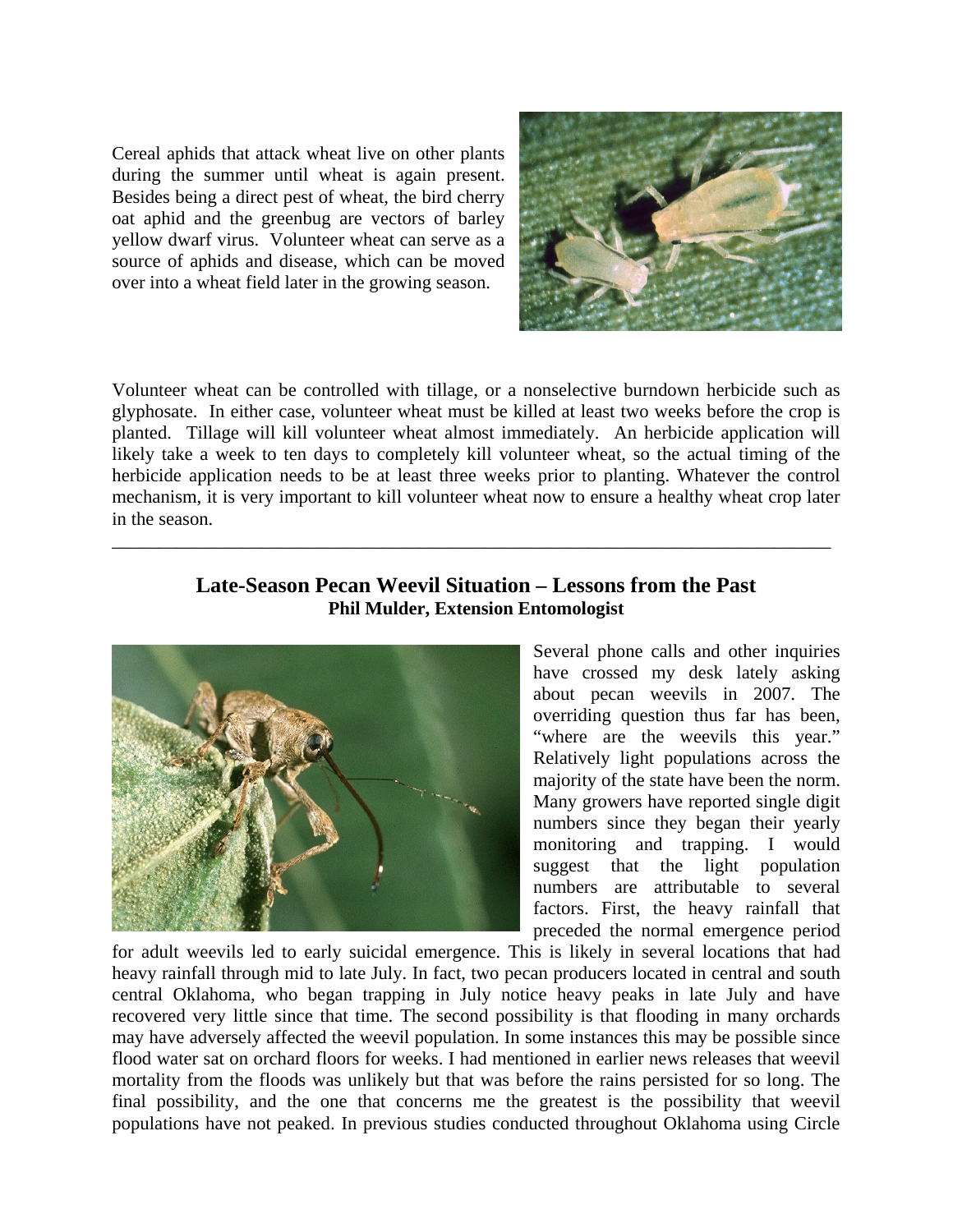traps, we have consistently seen the peak in emergence to occur about the third week in September.

I am hopeful that the first scenario described above is the explanation for the fate of our weevil population in 2007; however, I caution all growers to please continue to monitor and trap in their areas to be certain we do not miss a late flush of adult beetles. This is exactly what happened to many Oklahoma growers last year. Several growers suspended treatment about the time that the cultivar Pawnee began shuck split and consequently got burned on their other varieties or natives. Pecans will continue to be susceptible to weevil attack up to shuck split. We must continue to learn from those bad experiences in the past, to avoid falling into the same trap for the future.

On another note about insecticide choices; many growers are making a transition for pecan weevil control by using some formulation of pyrethroid insecticide (Warrior, Proaxis, Asana, Mustang-Max, etc.) instead of Sevin. The reasoning behind this change has been economics, with costs for Sevin continuing to rise and pyrethroid costs remaining steady to lower in some cases. While this may be a good choice for some, it could create a potentially greater problem for others. If you do not have a closed cab system, some pyrethroids (the newer ones in particular) could be potentially more toxic than Sevin. The active ingredient in Sevin, known as Carbaryl has an oral and dermal  $LD_{50}$  of around 260 and 4000 mg of chemical/Kg of body weight, respectively, while those same numbers for Warrior (lambda-cyhalothrin) are 68 and 664, respectively. Remember, the lower the number, the more potentially toxic the chemistry. Proaxis, which is simply a different isomer (gamma-cyhalothrin), very similar to Warrior, has an oral and dermal  $LD_{50}$  of 79 and 632, respectively. This suggests that these newer pyrethroids are potentially more toxic to the applicator than Sevin insecticide.

A final word about switching chemicals too quickly before examining the information at hand is when making your choices, carefully examine university trials and ask others about performance of new materials. While many of the newer pyrethroids are similar, their active ingredients may vary in activity on pecan weevil. In OSU trials, Warrior has proven to be more efficacious than Mustang-Max or Proaxis and grower testimonies have borne this out. Different active ingredients may be the answer to this puzzle between Warrior and Mustang-Max, but why are the two isomers of cyhalothrin different? The answer is on the label. Warrior contains twice as much active ingredient per gallon than proaxis and yet the usage rates for pecan are identical. All of this latter information on chemicals points to the most important aspect when making applications, read the label and know what you're getting for your money.

## **Twig Pruner and Girdler, Identification and Management Phil Mulder, Extension Entomologist**

\_\_\_\_\_\_\_\_\_\_\_\_\_\_\_\_\_\_\_\_\_\_\_\_\_\_\_\_\_\_\_\_\_\_\_\_\_\_\_\_\_\_\_\_\_\_\_\_\_\_\_\_\_\_\_\_\_\_\_\_\_\_\_\_\_\_\_\_\_\_\_\_\_\_\_\_\_

Beginning soon is the time of year when growers, start calling about excessive twig and branch dropping due to twig girdlers and twig pruners. Hence; the purpose of this article, to save some concerns and provide some information about these occasional pests. Note that I spoke of "these pests", because these insects are not the same species and their biology and damage will differ. Management of the problem can sometimes take the same route and this will also be discussed.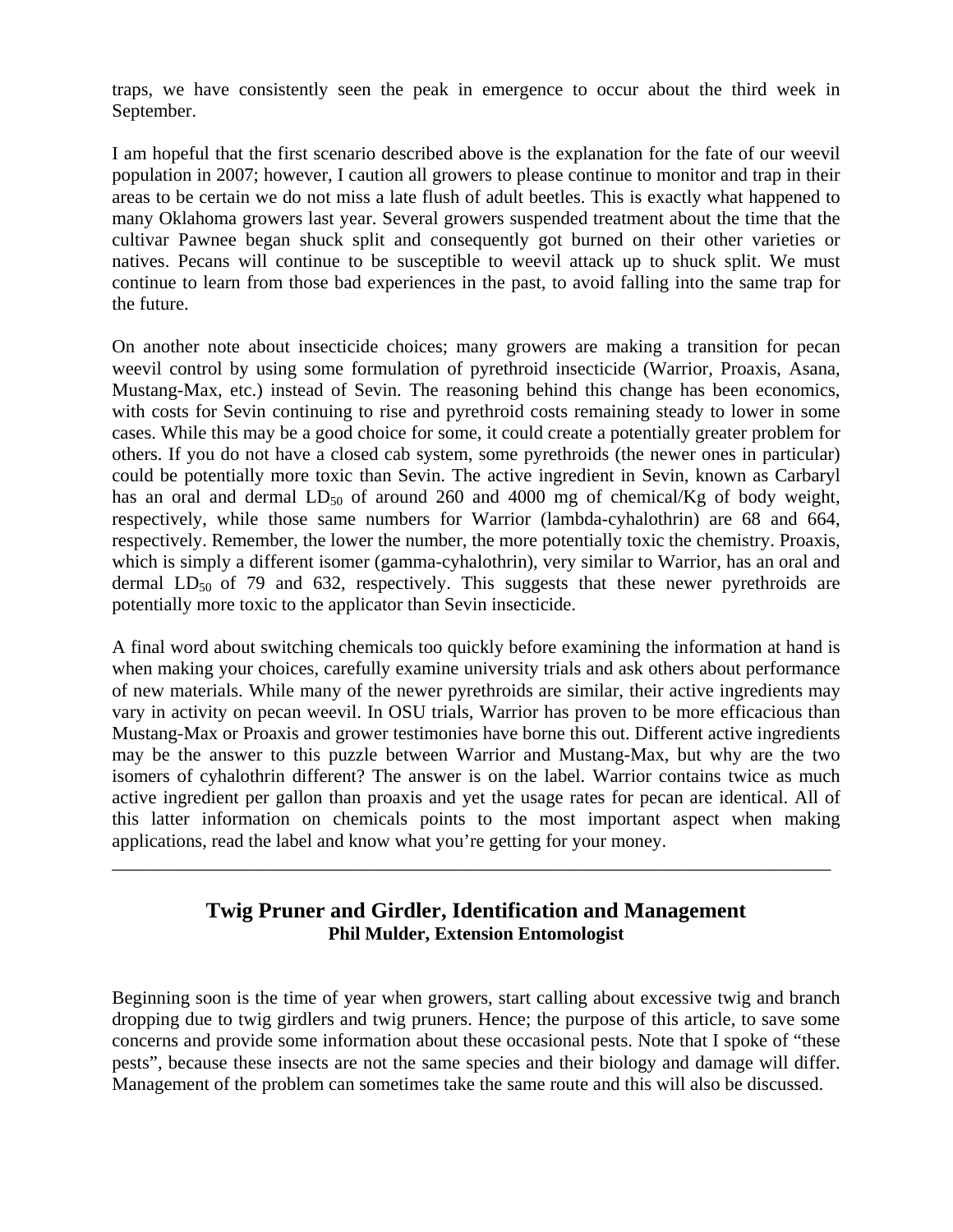Throughout the pecan growing regions of the United States, starting in late summer, growers may notice excessive numbers of twigs and small branches falling from trees. Initially, these may be associated with heavy storms or winds; however, at close inspection the twigs appear to have been neatly severed. If the twig has a smooth outer cut all around the bark with a jagged center area, this is typical of the twig girdler, *Oncideres cingulata*; however, if the cut appears smooth inside the bark, but the bark is raggedly cut then this is damage from the twig pruner, *Anelaphus* (=*Elaphidionoides*) *villosus*. In Oklahoma, both can be encountered but the twig girdler is likely more common on pecan or hickory. Damage from the twig pruner is more commonly found on oak but can also appear on pecan.



Twig girdler adults begin to emerge in August and continue through October. Adult girdlers are long-horned wood boring beetles (Family: Cerambycidae) that attack hardwoods. They are about  $\frac{3}{4}$  of an inch long, stout, grayish brown with a lighter colored band across the hard wing covers (elytra). The antennae will typically be as long as the beetle's body. The damage described above is created by the female beetle, who chews a V-shaped groove around a small twig, thereby girdling it. She

will then deposit an egg beneath the bark in the section of the twig beyond where the cut was made. This is done because the larva is unable to develop in healthy sapwood. The larva that hatches bores into the dead twig to feed and will overwinter in the fallen twig. The larva can excavate the entire center portion of small twigs, depositing frass and wood shavings throughout the tunnel. Pupation occurs within a cavity inside the twig.



 In contrast to girdlers, twig pruner adults emerge during the spring, about the time of budding and initiation of spring growth. Adult pruners are about  $\frac{1}{2}$  inch long, slender, grayish-yellow to brown, with long antennae. It will also possess spines on the first few joints of the antennae and at the tip of the elytra. Pruners will attack a wider variety of trees than girdlers including; oak, hickory, maple, chestnut, pecan, sweetgum, redbud, hackberry and even some fruit trees. Unlike the twig girdler, the damage described above for twig

pruners is created primarily by the larval stage. Once the adult female chews a hole in the bark at the leaf axil near a twig tip, she will then lay an egg in that location. The hatching larva will then bore into the twig and feed on the wood as it tunnels down the base of the twig. In late summer, when the larva is about to pupate, it begins to make concentric cuts through the wood outward from the center and generally stops chewing when it reaches the thin bark. The larva will migrate to the severed